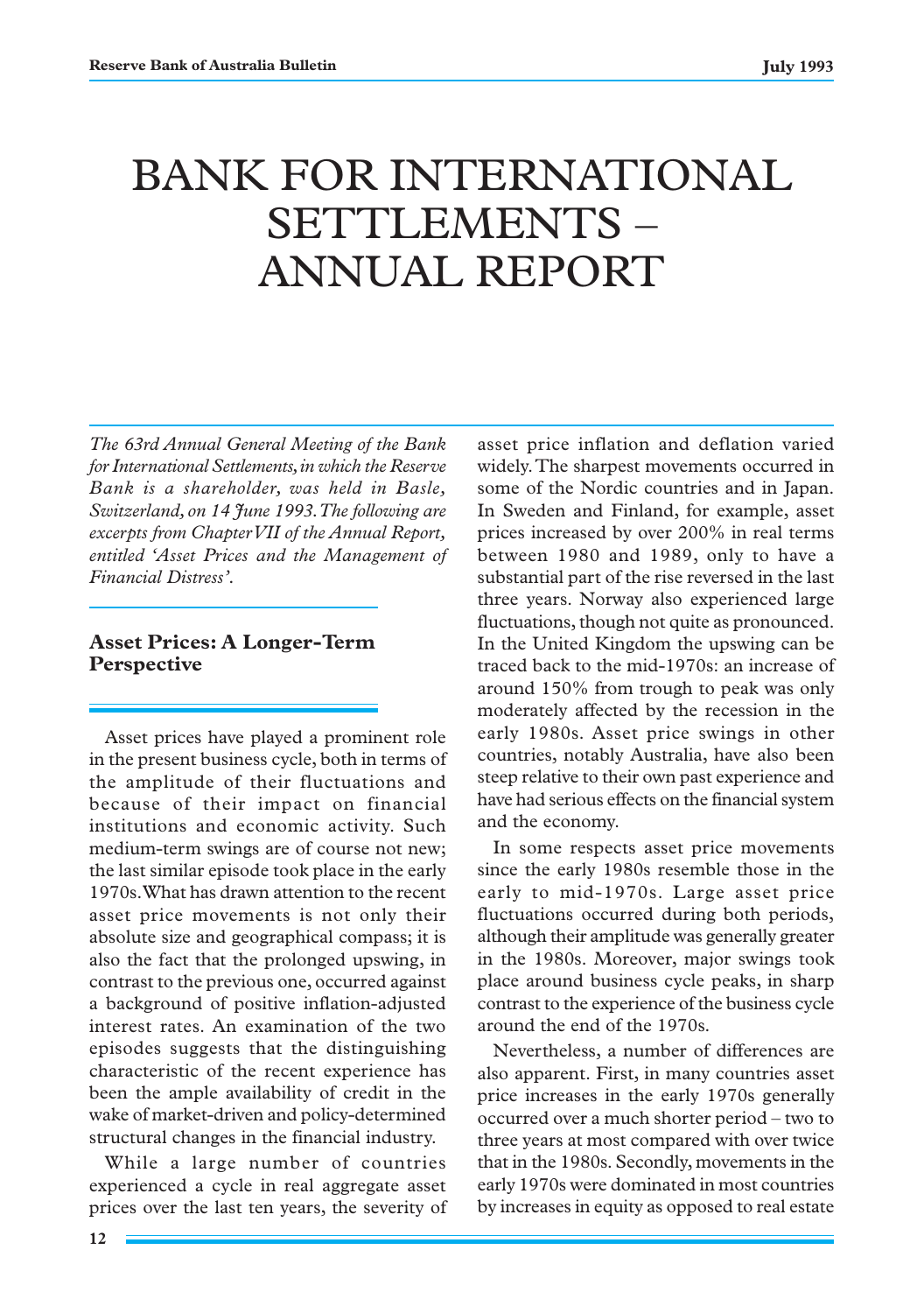| <b>Countries</b>     | <b>Residential property</b>   |                                                                                                                                                                                                                                                                                 |                             | <b>Commercial property</b> |                                                                                                                                                                                                                                                       |                                          | <b>Equities</b>  |                  |                                                            |
|----------------------|-------------------------------|---------------------------------------------------------------------------------------------------------------------------------------------------------------------------------------------------------------------------------------------------------------------------------|-----------------------------|----------------------------|-------------------------------------------------------------------------------------------------------------------------------------------------------------------------------------------------------------------------------------------------------|------------------------------------------|------------------|------------------|------------------------------------------------------------|
|                      | 1970s<br>upswing <sup>1</sup> | 1970s<br>1980s upswing<br>upswing $1$ –<br><u> The Communication of the Communication of the Communication of the Communication of the Communication of the Communication of the Communication of the Communication of the Communication of the Communication of the Commun</u> |                             |                            | 1980s upswing<br><u> The Communication of the Communication of the Communication of the Communication of the Communication of the Communication of the Communication of the Communication of the Communication of the Communication of the Commun</u> | 1970s<br>upswing <sup>1</sup>            | 1980s upswing    |                  |                                                            |
|                      |                               |                                                                                                                                                                                                                                                                                 | Second<br>half <sup>s</sup> |                            | half <sup>2</sup>                                                                                                                                                                                                                                     | <b>First Second</b><br>half <sup>3</sup> |                  |                  | <b>First Second</b><br>half <sup>2</sup> half <sup>3</sup> |
|                      |                               | cumulative percentage change                                                                                                                                                                                                                                                    |                             |                            |                                                                                                                                                                                                                                                       |                                          |                  |                  |                                                            |
| <b>United States</b> | 10                            | 2                                                                                                                                                                                                                                                                               | 13                          | n.a.                       | 2                                                                                                                                                                                                                                                     | $-15$                                    | 22               | 44               | 46                                                         |
| Japan                | 57                            | 23 <sup>4</sup>                                                                                                                                                                                                                                                                 | 74                          | 24                         | 10                                                                                                                                                                                                                                                    | 86                                       | 128              | 88 <sup>5</sup>  | 166                                                        |
| Western Germany      | 396                           | $-7$                                                                                                                                                                                                                                                                            | 21                          | 16 <sup>6</sup>            | 1                                                                                                                                                                                                                                                     | 98                                       | 6                | 139              | 13                                                         |
| France               | n.a.                          | $-14$                                                                                                                                                                                                                                                                           | 27                          | n.a.                       | 39                                                                                                                                                                                                                                                    | 78                                       | 13               | 112              | 86                                                         |
| United Kingdom       | 64                            | 16                                                                                                                                                                                                                                                                              | 60                          | n.a.                       | $-1$                                                                                                                                                                                                                                                  | 33                                       | 41               | 78               | 41                                                         |
| Canada               | 40                            | 3                                                                                                                                                                                                                                                                               | 52                          | n.a.                       | n.a.                                                                                                                                                                                                                                                  | -1                                       | 18               | 31               | 15                                                         |
| Australia            | 15                            | $\overline{c}$                                                                                                                                                                                                                                                                  | 22                          | $62^{7}$                   | 126 <sup>4</sup>                                                                                                                                                                                                                                      | 65                                       | 29               | 67               | 25                                                         |
| Denmark              | 24                            | 38                                                                                                                                                                                                                                                                              | 8                           | $\overline{c}$             | 52                                                                                                                                                                                                                                                    | 30                                       | 88               | 190 <sup>5</sup> | 14                                                         |
| Finland              | 17                            | $35^{5}$                                                                                                                                                                                                                                                                        | 59                          | 31 <sup>6</sup>            | 235 <sup>8</sup>                                                                                                                                                                                                                                      | 73                                       | 237 <sup>9</sup> | 105              | 146                                                        |
| Norway               | 35                            | 10                                                                                                                                                                                                                                                                              | 15                          | n.a.                       | $65^{10}$                                                                                                                                                                                                                                             | 37                                       | 65               | 246              | 31                                                         |
| Sweden               | $\overline{c}$                | $\Omega$                                                                                                                                                                                                                                                                        | 35                          | $-30$                      | 6                                                                                                                                                                                                                                                     | 52                                       | 18               | 182 <sup>5</sup> | 114                                                        |

#### **TABLE 1: THE TWO UPSWINGS IN REAL ASSET PRICES**

1. From trough to peak, or, where no trough could 5. Trough in 1979. be identified, from 1970 to peak. 6. Series begins in 1971.

2. From trough to 1985, or , where no trough could 7. Trough in 1969. be identified, from 1981. 8. Trough in 1978.

3. From 1985 to peak. 9. Trough in 1967.

Sources: National data and BIS estimates.

prices (Table 1). By contrast, although in the first half of the 1980s the rise in the asset price index was again mainly the result of stock price booms, in the second half the contribution of property prices was much greater, mainly reflecting the steep increase in the residential component. Australia and the United Kingdom are two notable exceptions to this pattern, in that property prices also played a major role in the 1970s. Thirdly, in a majority of countries the reversal of the upswing in real asset prices has involved larger declines in nominal terms than those in the 1970s (Table 2). This has been due in part to lower inflation, but has occurred despite the more prominent role played by property prices, historically much less likely to fall in nominal terms than equity prices. It goes some way towards explaining the more severe impact of asset prices on the balance sheets of both financial and non-financial economic agents in recent years.

- 
- 
- 

4. Trough in 1977. 10. Series begins in 1980.

Differences between the two episodes can also be found in the mix of factors that may have underlain the asset price movements. Although in both periods asset price increases took place against a backdrop of robust economic growth, in almost all countries the sensitivity of the asset price index to real GDP growth was considerably higher in the 1980s (Table 3). The only countries where it was significantly lower were the United Kingdom and Denmark. Thus, while the more protracted upswing in economic activity of the 1980s may account for the longer duration of the rise in asset prices it cannot by itself completely explain its greater steepness.

Nor can the steeper rise be attributed to the level of inflation-adjusted interest rates(Graph 1). In both episodes there is a clear negative relationship across countries between inflation-adjusted interest rates and asset price increases; however, rates were low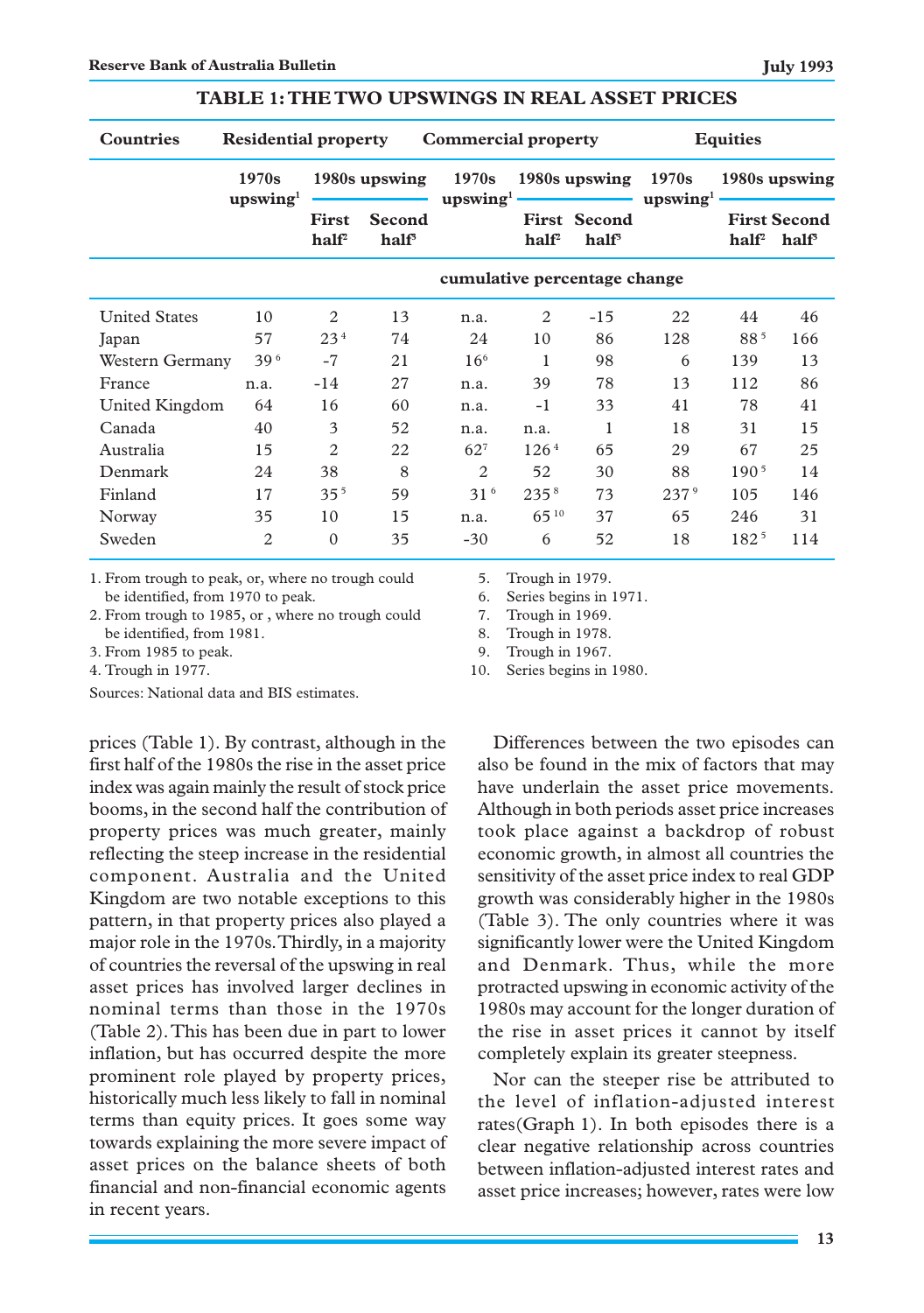# **TABLE 2: THE TWO DOWNSWINGS IN REAL AND NOMINAL AGGREGATE ASSET PRICES**

| Countries            |       | 1970s <sup>1</sup>            | 1980s <sup>1</sup> |                |  |  |  |
|----------------------|-------|-------------------------------|--------------------|----------------|--|--|--|
|                      | Real  | <b>Nominal</b>                | Real               | <b>Nominal</b> |  |  |  |
|                      |       | cumulative percentage changes |                    |                |  |  |  |
| <b>United States</b> | $-32$ | $-17$                         | $-82$              | $-32$          |  |  |  |
| Japan                | $-37$ | 4                             | $-36$              | $-31$          |  |  |  |
| Western Germany      | $-22$ | $-2$                          | $-2$               | 1              |  |  |  |
| France               | n.a.  | n.a.                          | $-12$              | $-4$           |  |  |  |
| United Kingdom       | $-56$ | $-41$                         | $-153$             | $-73$          |  |  |  |
| Canada               | $-17$ | $-7$                          | $-16$              | $-12$          |  |  |  |
| Australia            | $-32$ | 39                            | $-14^{2}$          | $-82$          |  |  |  |
| Denmark              | $-28$ | $-9$                          | $-16$              | $-10$          |  |  |  |
| Finland              | $-53$ | $-16$                         | $-51$              | $-42$          |  |  |  |
| Norway               | $-61$ | $-56$                         | $-16$              | $-8$           |  |  |  |
| Sweden               | $-13$ | 4                             | $-31$              | $-17$          |  |  |  |

1. The period is defined by the change in the real index from peak to trough or when no trough was reached in the 1980s, to the most recent observation.

2. Trough in 1990.

3. Trough in 1991.

Sources: National data and BIS estimates.

| 1970s | 1980s | <b>Countries</b> | 1970s | 1980s |  |
|-------|-------|------------------|-------|-------|--|
| 1.14  | 1.48  | Australia        | 1.02  | 1.68  |  |
| 3.12  | 3.18  | Denmark          | 3.19  | 2.31  |  |
| 1.36  | 1.82  | Finland          | 2.43  | 6.35  |  |
| n.a.  | 4.11  | Norway           | 3.82  | 5.75  |  |
| 4.05  | 3.39  | Sweden           | 0.30  | 6.88  |  |
| 0.60  | 1.41  |                  |       |       |  |
|       |       |                  |       |       |  |

# **TABLE 3: SENSITIVITY OF REAL AGGREGATE ASSET PRICES TO ECONOMIC GROWTH IN THE TWO UPSWINGS\***

\* Trough-to-peak percentage increase in the real aggregate asset price index divided by trough-to-peak percentage increase in real GDP.

Sources: National data and BIS estimates.

or even negative in the early 1970s but positive and much higher in the 1980s.

Explicit consideration of tax factors does not fundamentally alter this conclusion. Admittedly, the relevant opportunity cost of funds was lower in the 1980s once adjusted for tax provisions, a factor particularly significant in countries with relatively high inflation and for those agents able to deduct borrowing costs from their tax liability. For instance, once such an adjustment is made, the cost of funds for households' house purchases was negative for a good part of the 1980s in the Nordic countries, where full deductibility of mortgage interest payments combined with persistent inflation. Moreover, a reduction in the effective tax relief may help to explain the timing of the recent downturn in residential property prices in several countries, notably some Nordic countries, and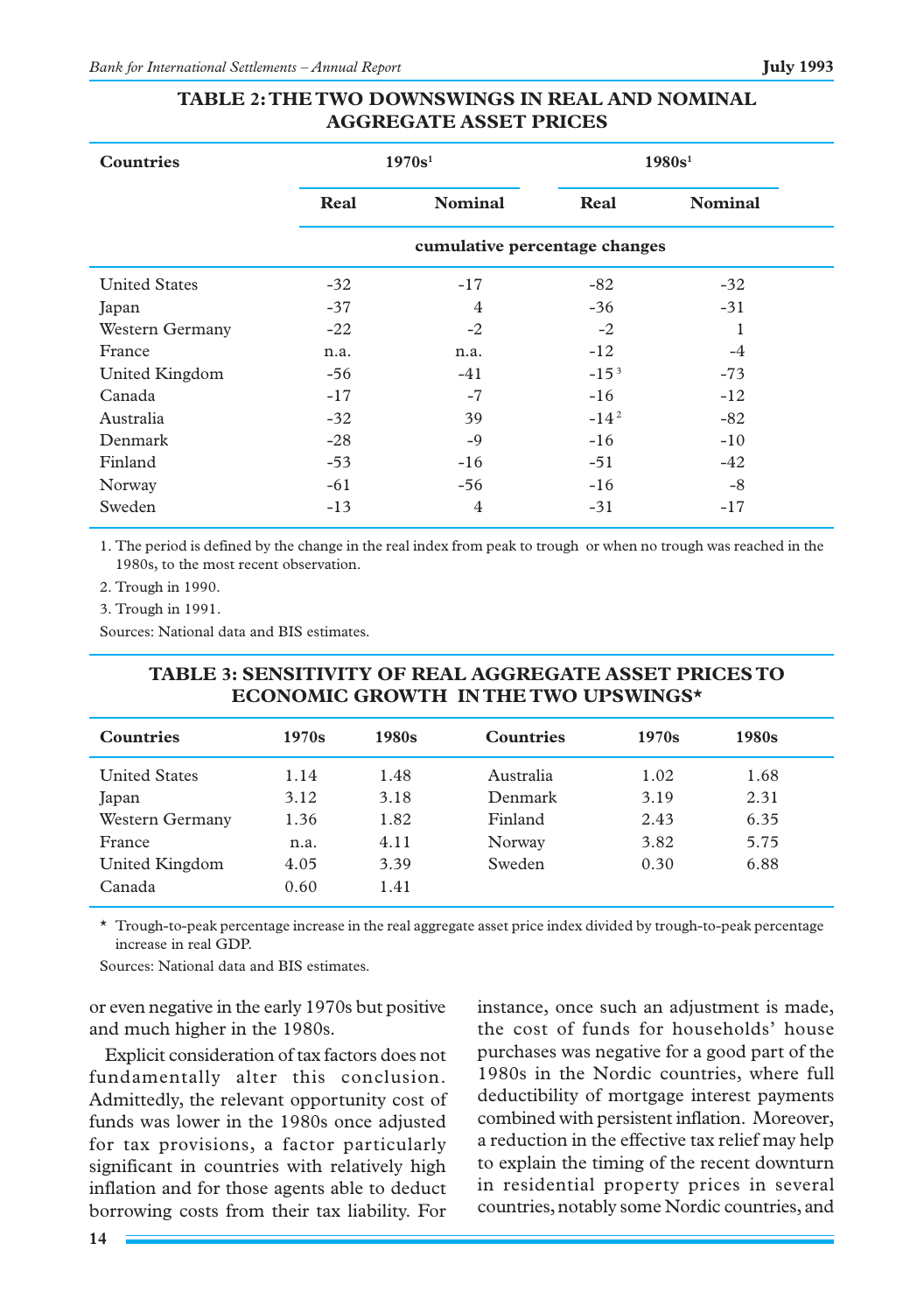



## **GRAPH 1**

in commercial real estate prices in the United States. Nevertheless, favourable tax provisions also applied in the early 1970s, so that they cannot by themselves explain differences in the responsiveness to inflation-adjusted interest rates between the two episodes. As argued below, however, the impact of these provisions may have increased because of changes in the financial environment.

If the strength of economic growth, the level of inflation-adjusted interest rates and tax factors cannot satisfactorily account for the vigour of asset price inflation in the 1980s, then the main driving force has to be sought elsewhere. An obvious possibility is the behaviour of credit. In most countries in the sample there has been a relatively close relationship between the ratio of private sector credit to GDP and asset price movements, closer than in the early 1970s (see Graph 2).

There are a number of reasons why credit and asset prices may be correlated. On the demand side, borrowing is typically driven by expectations about the future income stream from investments, real and financial, which are reflected in the market price of assets. Borrowing decisions may also be of a more speculative nature, as when market participants seek to take advantage of anticipated capital gains. On the supply side, the financial intermediaries' willingness to lend increases when asset prices rise because of the borrowers' improved ability to provide collateral. In the later stages of asset price

booms anticipated capital gains can become the dominant force and be disconnected from underlying fundamentals in the real economy. The downturn can then be triggered by a broad range of factors, including a slowdown in economic activity, less attractive tax provisions or a tightening of monetary policy. The stage can thus be set for a period of falling asset prices, adjustments in the balance sheets of both financial intermediaries and borrowers and declining or negative credit growth. For example, after borrowing heavily in the 1980s against the rising value of their dwellings (see Graph 3), many households in some countries saw the price of their property fall below their outstanding mortgage debt. It is estimated that in the United Kingdom at the end of 1992 as many as one and a half million homeowners, around 10% of the total, were so affected. Households in some Nordic countries and certain regions of the United States have faced similar problems.

Some elements of the above general scenario tend to accompany all medium-term swings in asset prices. What distinguishes the experience of the 1980s is their breadth and severity following the major expansion of credit during the decade. To a large extent this rapid growth reflected a relaxation of credit constraints in the financial industry in the wake of both market-driven and policy-determined structural changes. The end result of those changes was greatly to increase competitive pressures in the industry and to broaden the range of borrowing opportunities. In the process, they also heightened the impact of pre-existing tax provisions which encouraged indebtedness and which had been less effective during the period when credit rationing was prevalent.

The relative importance of government and market forces in affecting financial structures and behaviour is not always clearly identifiable, since deregulation has sometimes reflected the perception that existing controls were becoming ineffective. The mixture, however, has varied considerably across countries. For example, market forces were primarily responsible for the increase in competition between banks and securities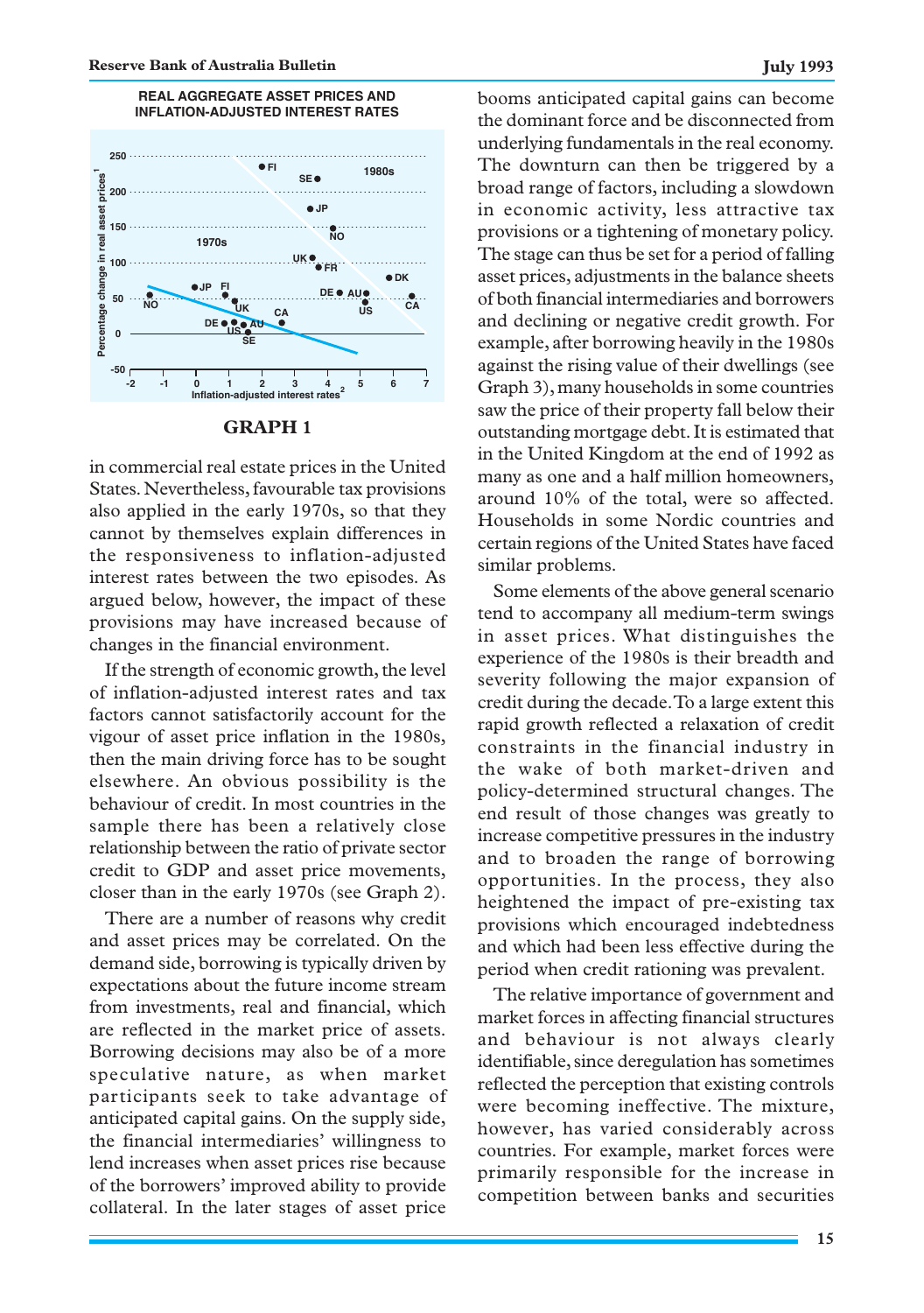

**\* For Denmark, bank credit only; for Sweden, data shown for 1970, 1975 and 1980 onwards**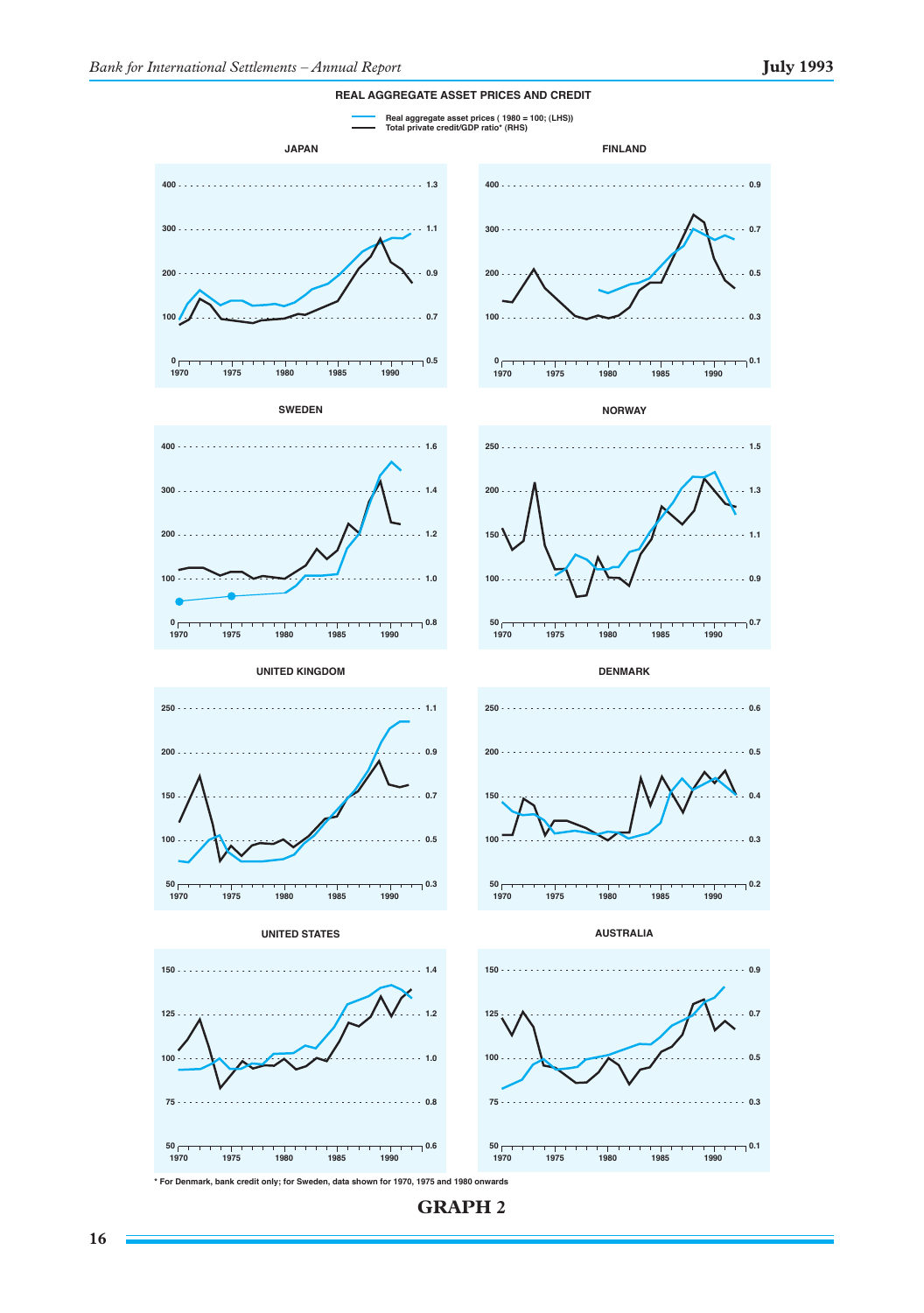

**\*Mortgage debt at market value, excluding intra-sectoral liabilities Sources: National data and BIS estimates**

#### **GRAPH 3**

firms in the United States which fuelled the debt-financed takeover wave during the 1980s, a factor contributing to the rise in stock prices. By contrast, deregulation was especially broad in Sweden, Norway and Finland, which moved from a system where credit was rationed to one of open competition, all in the space of a few years in the mid-1980s. A similar process took place in Australia in the early 1980s. Deregulation was also extensive in the United Kingdom, where (direct and indirect) restrictions on credit were abolished and greater competition between banks and building societies was encouraged in the early to mid-1980s, thereby reinforcing an underlying market trend. Interestingly, in that country a deregulatory process (under the *Competition and Credit Control Act* of 1971) had also preceded the increases in asset prices of the early 1970s. In Japan deregulation has been more gradual, but as from the mid-1980s restrictions on corporations' access to international markets were relaxed and deposit rates partly freed, while less regulated non-bank credit institutions thrived. By contrast, in Germany, where the financial system underwent little structural change, there was no major cycle in asset prices.

Alongside structural factors, easy monetary policy appears to have been partly responsible for the rapid growth of credit during the asset price upswing, particularly in some of the countries experiencing the largest price cycles.

To different degrees, the policy stance in Sweden, Norway, Finland and Japan was arguably not consistent with restraint in borrowing. This was also true of the United Kingdom around the mid-1980s, just as it had been in the early 1970s. No doubt the rapidly changing contours of the financial system complicated the authorities' task. Where interest rates replaced quantitative rationing as the main mechanism governing the granting of credit, their level tended to provide a misleading indication of the tightness of credit conditions, especially in the presence of significant pent-up demand. Similarly, the surge in credit and broad monetary aggregates was sometimes discounted as an innocuous by-product of deregulation. In some cases, the relatively easy credit conditions were also connected with reluctance to let the exchange rate appreciate, the effects of which are especially significant in a context of liberalised capital flows. By contrast, the monetary discipline enjoyed by ERM members probably helped to temper speculative behaviour.

A fundamental question raised by the latest episode of medium-term swings in asset prices is whether such large movements are here to stay or whether the recent experience has been exceptional. To the extent that this episode reflected the costs of adjustment to a more competitive, deregulated financial environment, there are grounds for optimism. At the same time, in such an environment credit demands can be more easily accommodated, and so can speculative pressures. Preventing such excesses, with the threat that they carry for financial stability, is a major policy challenge, and one that calls for consistent action at the macro and micro level.

## **The Banking Industry and the Management of Financial Distress**

Since the late 1980s there has been a widespread deterioration in the profitability, asset quality and credit standing of banks in most industrial countries. The unprecedented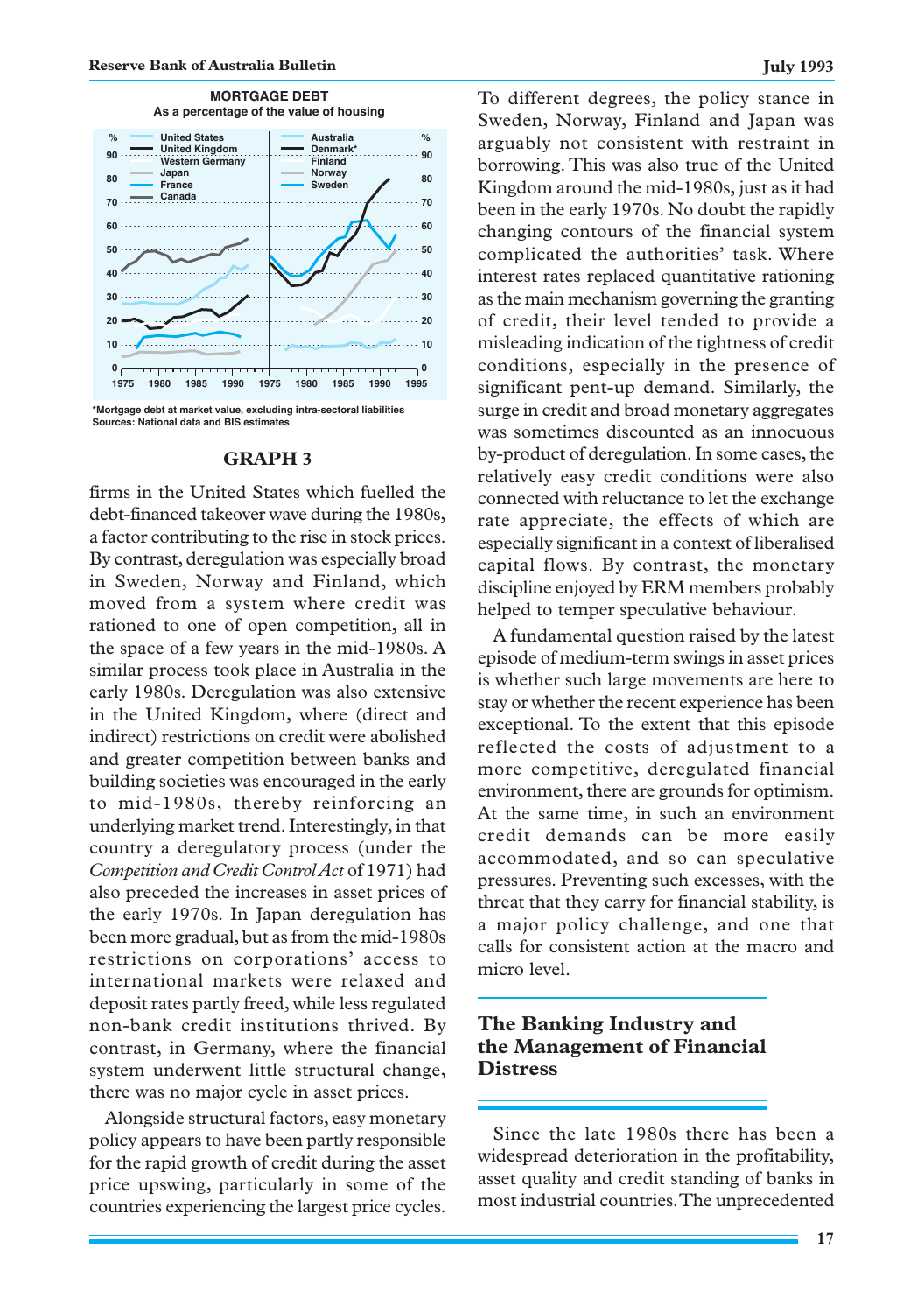wave of downgradings which has swept through the industry is the most telling indicator of this trend.

This deterioration in part reflects the weakening of economic activity during the period. Its magnitude, however, has been exacerbated by the pronounced swings in asset prices, together with the fairly generalised surge in private sector indebtedness, which have characterised the present business cycle. Banks in those countries where asset price movements and the increase in credit have been relatively greater have been among the most severely affected. Real estate prices have played a particularly important role, not only because of the common use of property as collateral, but also because of the large and typically growing scale of lending for the acquisition and construction of property.

The behaviour of share prices was comparatively less important but played an appreciable role in at least two countries where banks have significant longer-term equity investments. In Finland the sharp decline in the stock market added to the banks' serious problems. In Japan, unlike in previous years, banks were unable to boost their results by realising latent gains on their shareholdings owing to a combination of continued market weakness and moral suasion on the part of the authorities, concerned that such sales could drive prices down further.

The unfolding of asset price deflation last year partially offset the impact of certain positive factors on bank performance. One of these was the decline in short-term interest rates and the steepening of the yield curve, which widened interest margins primarily among banks located in non-ERM countries. In addition, the currency turmoil in the ERM was a significant source of windfall income for several major institutions, particularly in the United States and the United Kingdom. A longer-term factor was banks' continued efforts to contain operating expenses, as part of the broader retrenchment in the industry following the rapid expansion of the previous decade and in response to structural competitive pressures. In some cases attempts

to raise spreads on lending also played a role, most notably in the United States.

From a longer-term perspective, in a number of countries the deterioration in the performance of credit institutions has been sufficiently severe for governments to be called upon to share the costs of the required restructuring. Financial distress in significant segments of the industry has occurred in the United States, Norway, Sweden and Finland. In Japan actual bankruptcies or rescues (see Table 4) have so far been limited to non-bank financial institutions and some of the smaller banks; but the authorities have taken measures and encouraged private initiatives aimed at securing an orderly resolution of the asset quality problems afflicting credit institutions more generally. In all these countries policy-makers have had to find answers to pressing questions regarding the appropriate management of the difficulties, with implications for macroeconomic stability and the efficiency of their financial systems.

## **TABLE 4: SUPPORT FOR FINANCIAL INSTITUTIONS1** *(as a per cent of GDP)*

|                                  | <b>Banks</b> | <b>Thrifts</b> | Total |
|----------------------------------|--------------|----------------|-------|
| <b>United States<sup>2</sup></b> |              |                |       |
| $1980 - 87$ average              | 0.1          | 0.2            | 0.3   |
| 1988-91 average                  | 0.3          | 1.3            | 1.5   |
| 1992                             | 0.2          | 0.5            | 0.7   |
| <b>Norway</b>                    |              |                |       |
| 1988-90 average                  |              |                | 0.3   |
| 1991                             |              |                | 2.0   |
| 1992                             |              |                | 1.7   |
| <b>Finland</b>                   |              |                |       |
| 1991                             |              |                | 0.9   |
| 1992                             |              |                | 5.7   |
| Sweden                           |              |                |       |
| 1991                             |              |                | 0.3   |
| 1992                             |              |                | 2.0   |
| 1993                             |              |                | 2.4   |

1. Including guarantees.

2. Gross disbursment of deposit insurance funds and the Resolution Trust Corporation.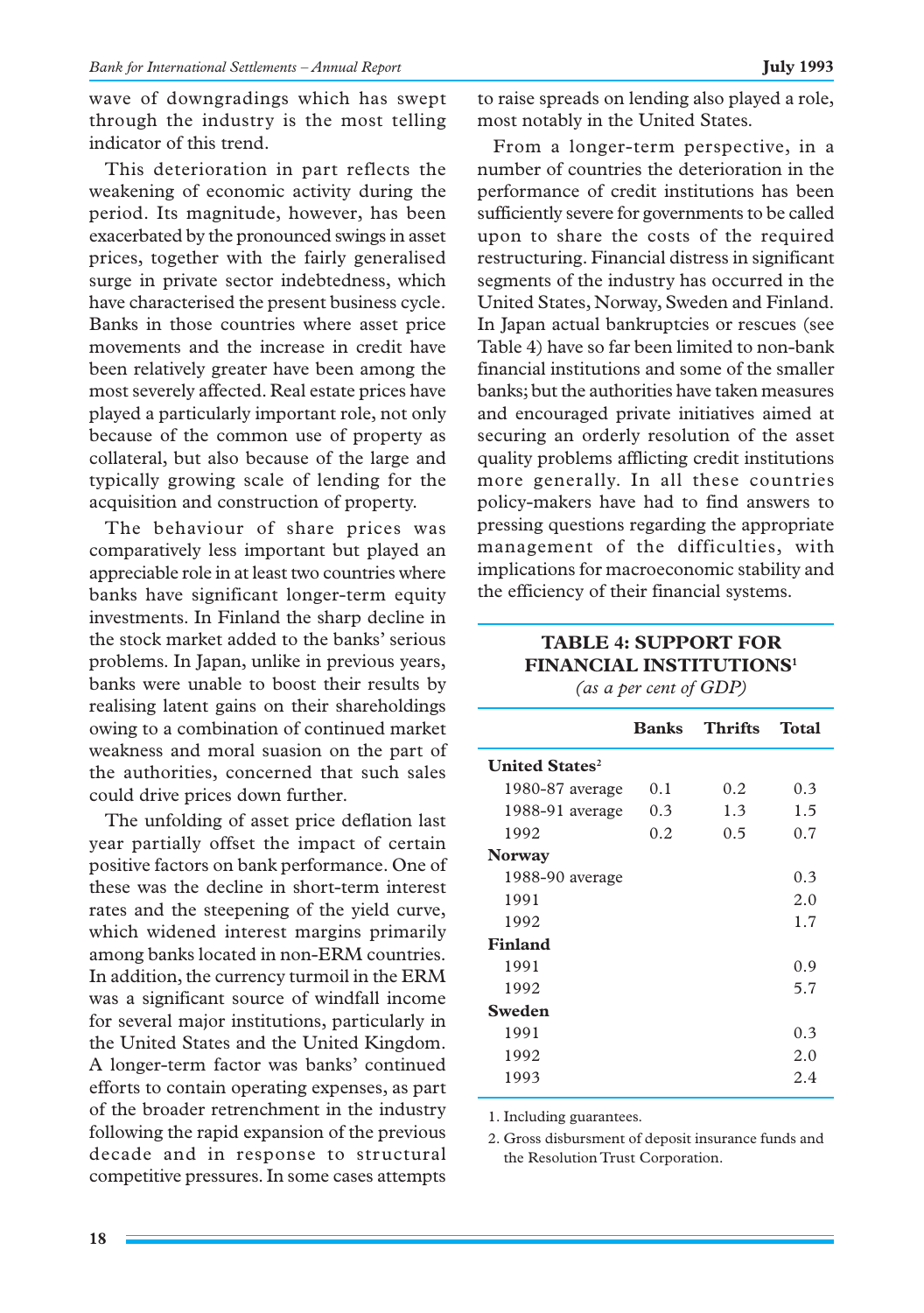When the crisis erupts, it can have a major contractionary impact on the economy. The crisis is transmitted through several channels. As confidence in the intermediaries evaporates, the disorderly withdrawal of funds, the drying-up of credit lines and the unwillingness to transact with troubled institutions force them to cut their lending drastically and to dispose of assets at 'distress' prices. The payment system may be seriously disrupted: as credit dries up, so does the banks' ability to provide settlement services. The typically high leverage of credit institutions, the close linkages between them and imperfect information about their underlying condition create a flammable mixture with the potential for amplifying the crisis and its associated costs, as localised distress can easily spread through the system.

Concern about systemic problems of this kind has historically been at the root of the authorities' involvement in the management of financial distress. The form that this involvement has taken has depended on several factors, including the severity of the problems, country-specific features of the legislative and regulatory environment and broader political and economic constraints. In all cases, however, three interrelated issues have had to be tackled: how to avoid a disorderly market reaction; how to achieve the required restructuring of the institutions' balance sheets and operations; and how to prevent a recurrence of the problems.

The options open to the authorities to avoid a disorderly market reaction depend to a large extent on the timing of their action and the scale of the problem. Early identification of the latent distress and swift intervention are crucial. These in turn call for appropriate information systems and the necessary funding capacity.

There are several ways of dealing with institutions in distress: forbearance, liquidation, and balance-sheet restructuring as a means of maintaining the institutions in operation either as independent entities or merged with other companies. Examples of all these strategies can be found in the experience of the countries considered.

Forbearance-defined broadly as a 'buying time' approach, possibly combined with a relaxation of supervisory and regulatory standards – has sometimes been adopted when the difficulties have been viewed as temporary and/or manageable by the impaired institutions. One such example is the experience of the US savings and loan industry in the wake of the sharp rise in interest rates in the early 1980s which undermined its solvency: many institutions were allowed to continue operating despite being technically insolvent. A similar example in some respects is the accommodating treatment of US money centre banks immediately after the eruption of the crisis in lending to developing countries, especially as regards provisioning levels. Some elements of forbearance can also be found in the Japanese authorities' handling of the current asset quality problems, as exemplified by the temporary relaxation of the accounting treatment of valuation losses. Although forbearance may work in certain circumstances, it is not without risk. Its success typically depends on external events largely beyond the control of the authorities and the intermediaries: in the cases just mentioned, a more favourable configuration of interest rates, an improvement in the debt repayment capacity of the borrowing countries and a propitious macroeconomic environment. In the meantime, any relaxation of supervisory discipline can weaken the constraints on imprudent behaviour.

Liquidation, or the piecemeal sale of the institutions' assets, is a comparatively infrequent procedure. This in part reflects the view that considerable value is lost when the assets of a bank are broken up, not least because of the disruption to established credit relationships. It is also due to concern about the knock-on effects on other parts of the banking and financial system more generally. Because the significance of these factors tends to grow with the size of the bank, it is typically the smaller institutions that are liquidated. This is clearly illustrated by the US experience, where the authorities responsible (the Federal Deposit Insurance Corporation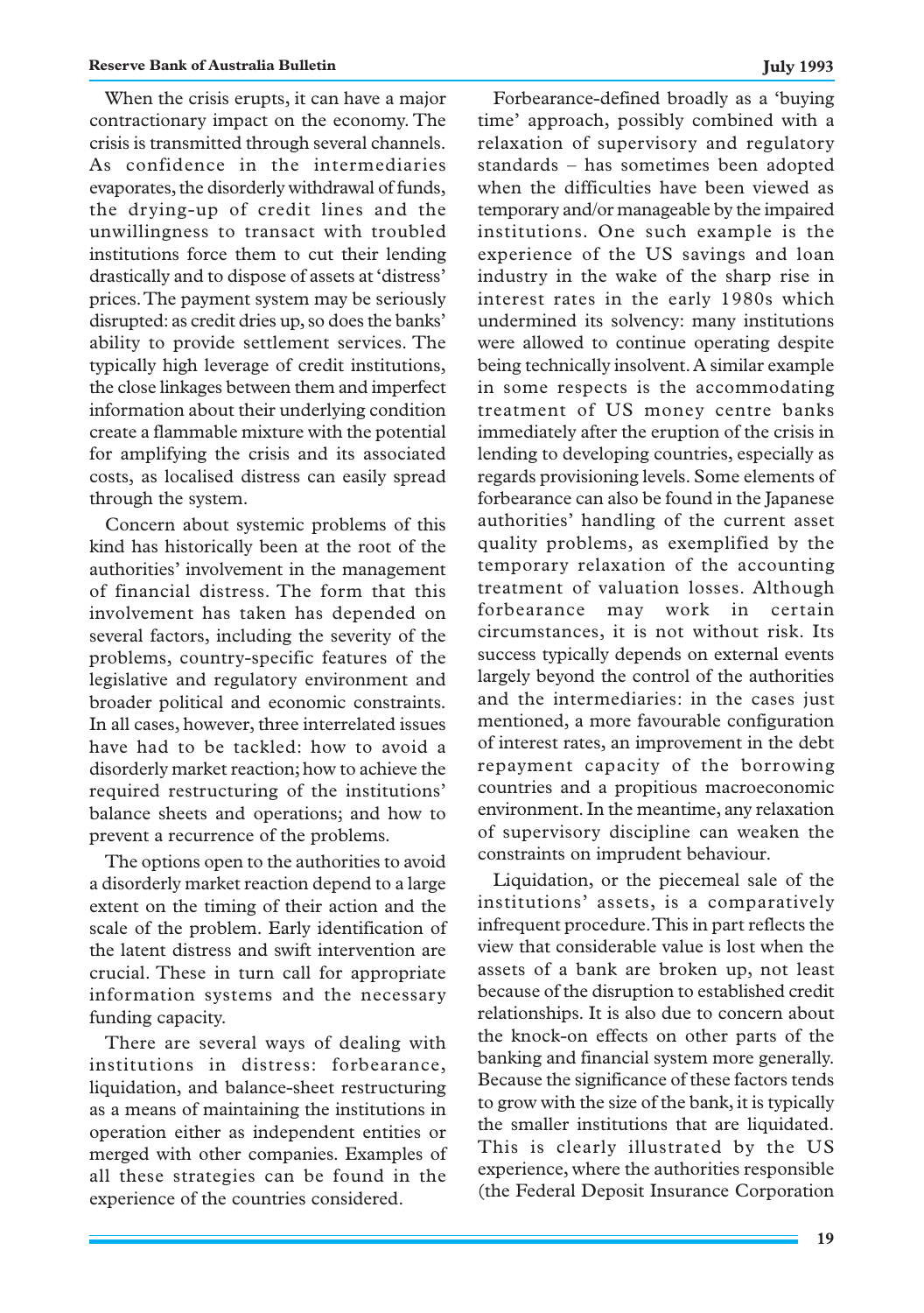(FDIC) for the banks and the Resolution Trust Corporation (RTC) for most thrift institutions) have been statutorily bound to choose the least costly solution, except possibly, in the case of the FDIC, when the intermediary was considered to be 'essential to the community'. In the Nordic countries and Japan liquidation procedures have been initiated almost exclusively in the case of non-bank financial companies.

The more common solution is to restructure the distressed institutions' balance sheets. This invariably involves a direct or indirect recapitalisation. One possibility, standard practice in the Nordic countries, is to inject capital into the troubled intermediaries themselves, either through an explicit infusion of funds or through guarantees. The guarantee may relate to the value of the assets, the fulfilment of repayment obligations or the residual acquisition of share capital issues. A second, complementary possibility is to assist in the merger of the institution with a better capitalised one, often after having taken over its bad assets. This is the most frequent procedure applied to US banks (purchase and assumption); a variant is also common in Japan, where the authorities encourage stronger institutions to take over weak ones. Mergers have also been numerous among savings banks in Norway and Finland. They may be more problematic when the degree of concentration in the industry is already high, as is the case among large banks in the Nordic countries. A third possibility is for creditors to accept a significant reduction in the contractual value of their claims, an element present in informal arrangements in Japan. The recent rescue of a large housing loan company, in which creditor banks restructured their loans on concessionary terms, illustrates this approach.

The reshuffling of assets and liabilities, however, is only a means to a more efficient use of human and financial resources. The restructuring, therefore, is generally extended to broader aspects of the institutions' operations, such as the elimination of excess capacity. In the Nordic countries, for instance, the restructuring plans have typically involved the slimming-down of branch networks, the shedding of labour, withdrawal from certain activities or markets and internal organisational changes.

Concerns about distortions of competitive conditions and moral hazard are a reminder that government involvement in the management of financial distress comes at a cost and is subject to its own limitations. Governments cannot be viewed as a kind of 'deus ex machina', capable of erasing painlessly and at a stroke the serious consequences of financial disequilibria. For example, the assumption of losses by the government in effect redistributes their burden more widely; it does not eliminate it, as is reflected in swelling government borrowing requirements. And when the liabilities vis-a-vis non-residents are sizable, the constraints on external financing can quickly be tested.

The emergency management of financial distress needs to be supplemented by longer-term measures aimed at preventing the recurrence of the problem. A key lesson to be drawn from the origins of the recent difficulties is that prevention calls for mutually reinforcing policies at the macro and micro levels with a view to ensuring financial discipline.

At the macro level, historically the best safeguard against financial excesses has been a firm long-term anti-inflation commitment. The inflation of the 1970s set the stage for the sharp rise in the level and volatility of interest rates in the early 1980s, which triggered the crisis in the US thrift industry and in lending to heavily indebted developing countries. Relatively high inflation has also contributed to the present difficulties in the Nordic countries, not least by interacting with tax provisions to provide generous subsidies to borrowers. As discussed above, the comparatively easy monetary stance in the Nordic countries and in Japan arguably facilitated the surge in asset prices, a pattern also observed elsewhere, notably in the United Kingdom.

At the same time, a firm anti-inflation policy is clearly not sufficient. The difference in the